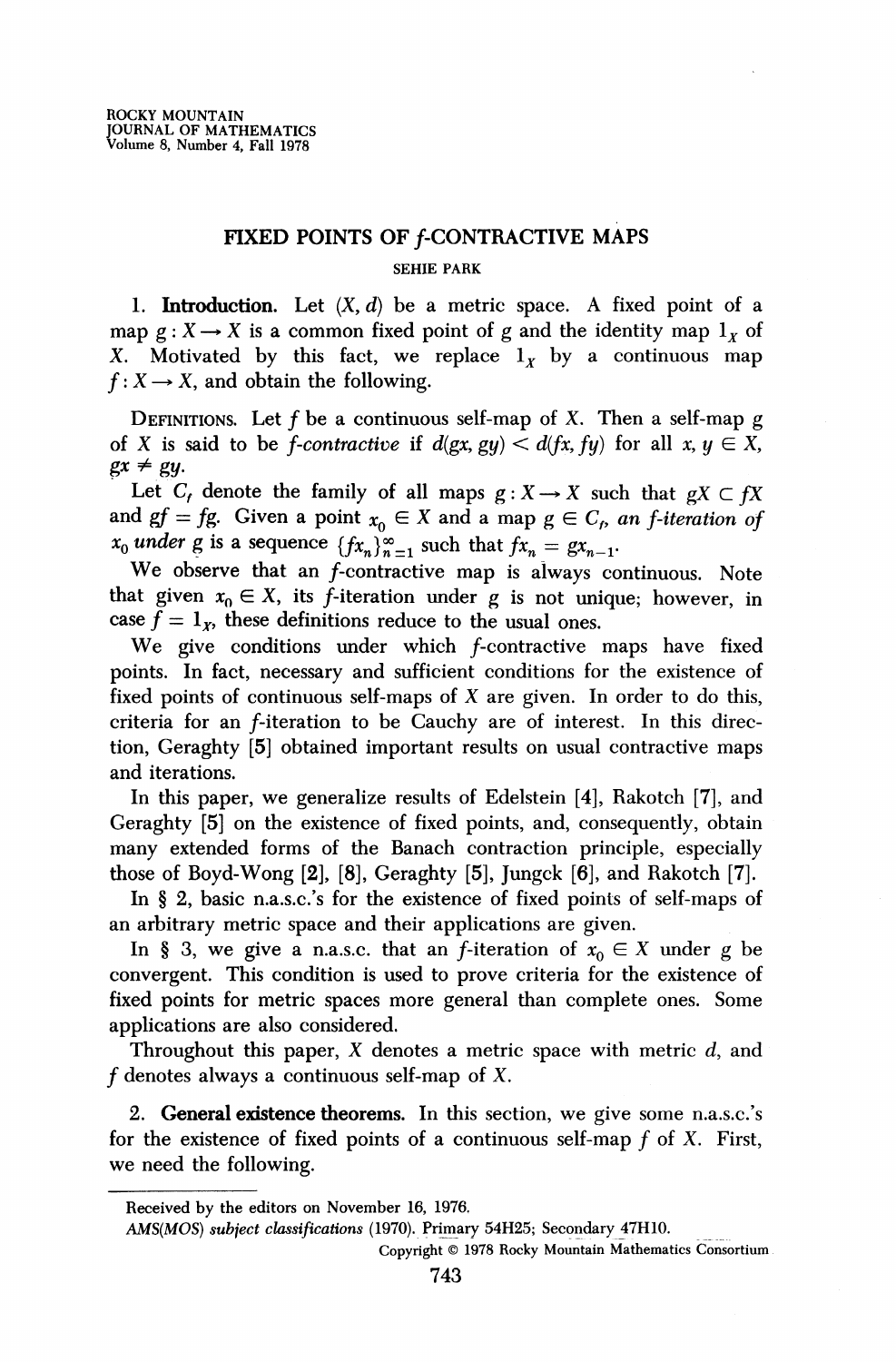LEMMA 2.1. *Let f and g he commuting self-maps of a metric space*  X. If  $g^N$  is f-contractive for some integer  $N > 0$  and f,  $g^N$  have a point *of coincidence*  $\zeta \in X$ *, then*  $f\zeta$  *is the unique common fixed point of f and g.* 

PROOF. Let  $\eta = f\zeta = g^N\zeta$  and  $\eta \neq f\eta$ . Then  $d(\eta, f\eta) = d(g^N\zeta, g^Nf\zeta)$  $d(f\zeta, ff\zeta) = d(\eta, f\eta)$  leads to a contradiction. Therefore  $\eta = f\eta$  $= g^N \eta$ . Suppose f and  $g^N$  have another common fixed point  $\eta'$ . Then  $d(\eta, \eta') = d(g^N \eta, g^N \eta') < d(f\eta, f\eta') = d(\eta, \eta')$  leads to another contradiction. Therefore  $\eta$  is the unique common fixed point of f and  $g^N$ . But from  $\eta = f\eta = g^N\eta$  we have  $g\eta = f(g\eta) = g^N(g\eta)$ , whence  $g\eta =$  $\eta$ . Thus  $\eta$  is a common fixed point of f and g. Now,  $\eta$  is unique since  $\eta' = f\eta' = g\eta'$  implies  $\eta' = f\eta' = g^N\eta'.$ 

The following is basic in this paper.

THEOREM 2.2. A *continuous self-map f of X has a fixed point iff there exists an f-contractive map g in*  $C_f$  *such that for some*  $x_0 \in X$ *, an f*-iteration  $\{fx_n\}$  of  $x_0$  under g has a subsequence  $\{fx_n\}$  converging to a *point*  $\zeta \in X$ *. Indeed, f and g have a unique common fixed point f* $\zeta$ *.* 

PROOF. Suppose that  $f\eta = \eta$  for some  $\eta \in X$ . Define  $g: X \to X$  by  $gx = \eta$  for all  $x \in X$ . Then clearly  $g \in C_f$  and g is *f*-contractive. Note that for any  $x \in X$ , its f-iteration under g converges to  $\eta$  and  $\eta$  is the unique common fixed point of  $f$  and  $g$ .

Conversely, from the continuities of  $f, g$  and  $fx_n \rightarrow \zeta$ , we have  $ffx_{n_i}\to f\zeta$  and  $gfx_{n_i}\to g\zeta$ . We define a function  $r:Y =$  $fX \times fX - \Delta \rightarrow \mathbb{R}$  by  $r(fp, fq) = d(pp, gq)/d(fp, fq)$ , where  $\Delta$  denotes the diagonal of X. Then *r* is continuous and  $r(fp, fq) < 1$ . Thus if  $f\zeta \neq gf$ , there is an  $\alpha$ ,  $0 < \alpha < 1$ , and an open set U of Y such that  $(f\zeta, g\zeta) \in U$ and if  $(fp, fq) \in U$  then  $0 \leq r(fp, fq) < \alpha$ . Now choose  $\rho > 0$  so that (I)  $\rho \langle (1/3)d(f\xi, g\xi)$  and (2) if  $B_1 = B(f\xi, \rho)$  and  $B_2 = B(g\xi, \rho)$  are open balls, then  $B_1 \times B_2 \subset U$ . Since  $ffx_{n_i} \to f\zeta$  and  $gfx_{n_i} \to g\zeta$ , there exist  $N > 0$  such that  $i > N$  implies  $f f x_{n_i} \in B_1$  and  $g f x_{n_i} \in B_2$ . Therefore  $d(f(x_n, g(x_n)) > \rho$  for all  $i > N$ . On the other hand, from the definition of r, the choice of U, and the fact that  $f(x_n) = g(x_{n-1})$ , we have

 $d(ffX_{n_i+1}, ffX_{n_i+2}) < \alpha d(ffX_{n_i}, ffX_{n_{i+1}}).$ 

Further, if  $l > j > N$ , then

$$
d(ffx_{n}, ffx_{n+1}) \leq d(ffx_{n_{\ell-1}+1}, ffx_{n_{\ell-1}+2})
$$
  
< 
$$
< \alpha d(ffx_{n_{\ell-1}}, ffx_{n_{\ell-1}+1}).
$$

Then by repeating this argument we get

 $d(ff_{x_n}, ffx_{n+1}) < \alpha^{l-j}d(ffx_{n}, ffx_{n+1}).$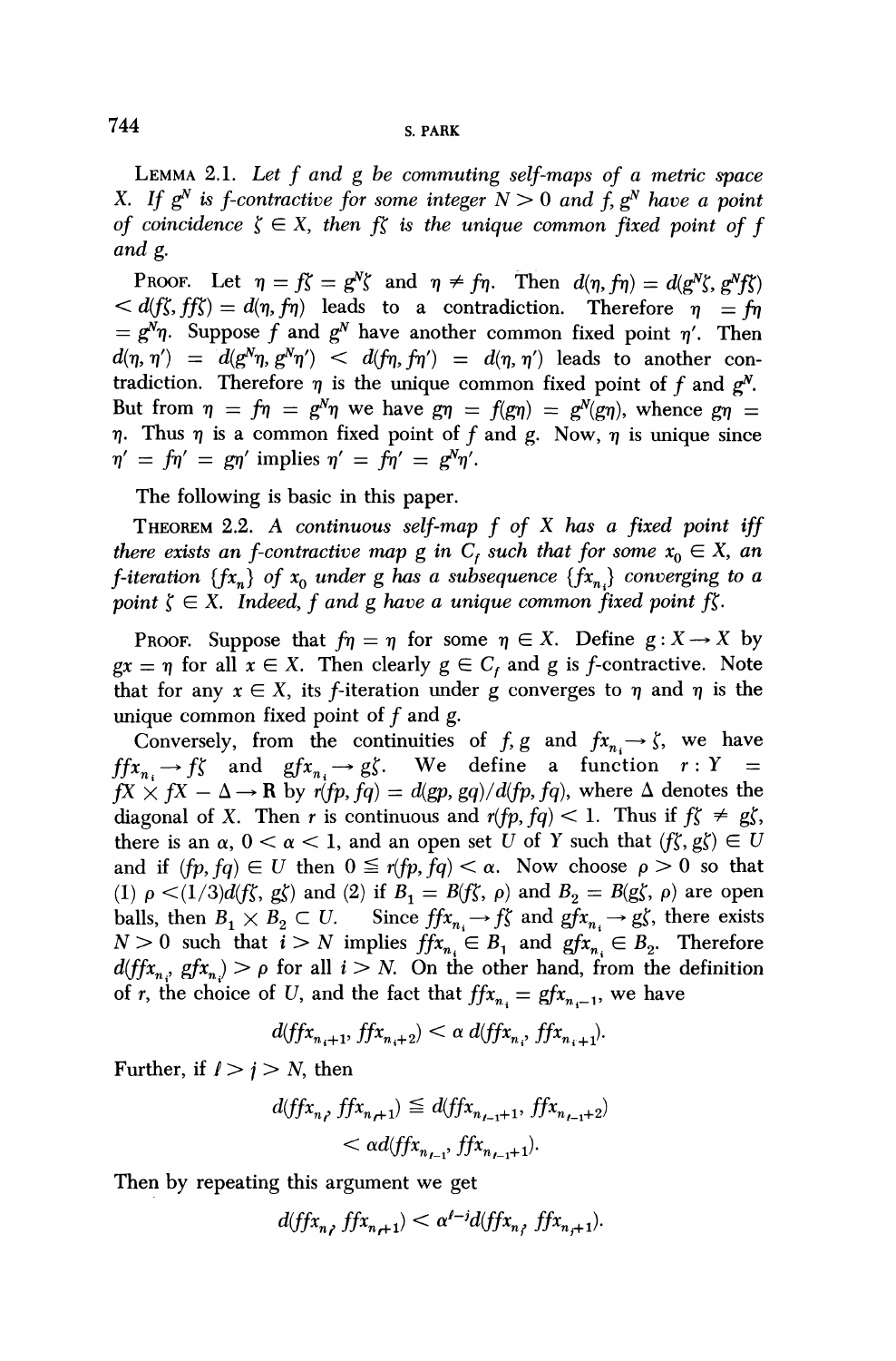But with fixed *i*,  $\alpha^{l-j} \rightarrow 0$  as  $l \rightarrow \infty$ , whence  $d(ff_{x_n}, ffx_{n+1}) \rightarrow 0$ . This contradicts  $d(fx_n, gfx_n) > \rho$  for  $l > N$ . Thus we conclude that  $f\zeta = g\zeta$ , and, by Lemma 2.1,  $\eta = f\zeta$  is the unique common fixed point of  $f$  and  $g$ .

If  $f = 1<sub>\gamma</sub>$ , Theorem 2.2 is reduced to a theorem of Edelstein [4]. From Lemma 2.1 and Theorem 2.2, we have

COROLLARY 2.3. A *continuous self-map f of a compact metric space X has a fixed point iff there exists a map* g *in C<sup>f</sup> such that for some integer*  $N > 0$ ,  $g^N$  *is f-contractive. Indeed, f and g have a unique common fixed point.* 

In case  $f = 1_x$ , Corollary 2.3 is a particular case of a result of Bailey [1], and is reduced to a result of Edelstein [4] whenever *N =* 1.

THEOREM 2.4. *A continuous self-map f of a metric space X has a fixed point iff there exists an f-contractive map g in*  $C_p$  *a subset M*  $\subset X$ *and a point*  $x_0 \in M$  *such that* 

(1) 
$$
d(fx, fx_0) - d(gx, gx_0) \ge 2d(fx_0, gx_0)
$$

*for every*  $x \in X - M$  and g maps M into a compact subset of X. In*deed, f and g have a unique common fixed point.* 

**PROOF.** Suppose that  $f\eta = \eta$  for some  $\eta \in X$ . Define  $g: X \to X$  by  $gx = \eta$  for all  $x \in X$ . Then g is in  $C_f$  and f-contractive. Putting  $x_0 = \eta$ and  $M = \{\eta\}$ , the necessity follows.

Conversely, if  $fx_0 = gx_0$ , it is the unique common fixed point of f and g, by Lemma 2.1. Suppose  $fx_0 \neq gx_0$  and let  $\{fx_n\}_{n=1}^{\infty}$  be an *f*-iteration of  $x_0$  under g. Since g maps M into a compact set by assumption, by Theorem 2.2, it suffices to show that  $x_n \in M$  for every *n*. Since g is fcontractive, if  $fx_{n-1} = fx_n$ , i.e.,  $gx_{n-1} = fx_{n-1}$ , for some *n*, then, by Lemma 2.1,  $f$  and  $g$  already have a unique common fixed point. Hence we may assume that  $d(fx_n, fx_{n+1}) < d(fx_{n-1}, fx_n)$  for all *n*. From  $fx_0 \neq gx_0$ , it follows that  $d(fx_n, fx_{n+1}) < d(fx_0, gx_0)$  for all n. Then

$$
d(fx_n, fx_0) \leq d(fx_n, gx_n) + d(gx_n, gx_0) + d(gx_0, fx_0)
$$

implies

$$
d(fx_n, fx_0) - d(gx_n, gx_0) < 2d(fx_0, gx_0).
$$

Thus, by (1), we have  $x_n \in M$  for all *n*.

If  $x_0 \notin M$ , Theorem 2.4, then the existence of a common fixed point of f and g follows immediately by putting  $x = x_0$  in (1). In case  $f = 1_x$ , Theorem 2.4 is due to Rakotch [7, Theorem 1].

Now, following Rakotch [7], we introduce a class of functions.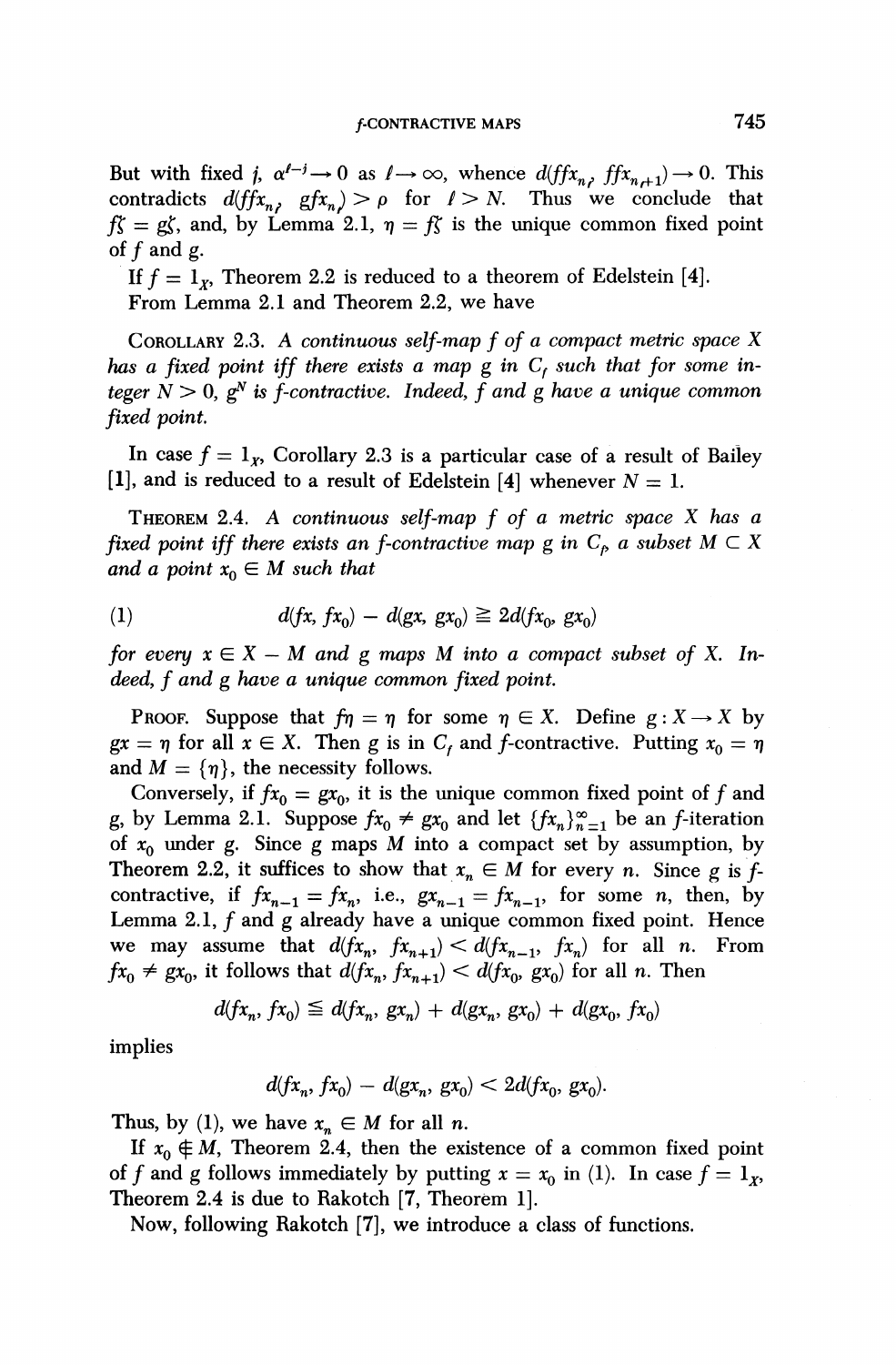DEFINITION.  $\mathscr S$  is the class of monotonically decreasing functions  $\alpha$  :  $(0, \infty) \rightarrow [0, 1)$ .

For  $\alpha \in \mathscr{S}$ , let  $\alpha(x, y) = \alpha(d(fx, fy))$ .

COROLLARY 2.5. *A continuous self-map f of X has a fixed point iff there exists an f-contractive map g in*  $C_f$  *and a point*  $x_0 \in X$  *satisfying* 

$$
d(gx, gx_0) \leq \alpha(x, x_0) d(fx, fx_0)
$$

*for every*  $x \in X$ ,  $fx_0 \neq fx$ , where  $\alpha \in \mathcal{S}$  and g maps the open ball  $B(fx_0, r)$  with  $r = 2d(fx_0, gx_0)/[1 - \alpha(2d(fx_0, gx_0))]$  into a compact subset *of* X. *Indeed, f and g have a unique common fixed point.* 

PROOF. Suppose that  $f\eta = \eta$  for some  $\eta \in X$ . Defining  $g: X \to X$  by  $gx = \eta$  and putting  $x_0 = \eta$ , for some constant  $\alpha \in (0, 1)$ , everything is trivially satisfied.

Conversely, in Theorem 2.4, take  $M = B(fx_0, r)$ , then from (2), by the definition of  $\alpha(d)$  and  $r \geq 2d(fx_0, gx_0)$ , it follows that if  $d(fx, fx_0) \geq r$ then

$$
d(fx, fx_0) - d(gx, gx_0) \geq d(fx, fx_0) - \alpha(x, x_0)d(fx, fx_0)
$$
  
=  $[1 - \alpha(x, x_0)]d(fx, fx_0)$   

$$
\geq [1 - \alpha(r)]r
$$
  

$$
> [1 - \alpha(2d(fx_0, gx_0))]r
$$
  
=  $2d(fx_0, gx_0)$ ,

that is, (1) holds.

In case  $f = 1_x$ , Corollary 2.5 is due to Rakotch [7].

3. g-orbitally complete spaces only. Given a continuous self-map  $f$  of X, we introduce a condition on X somewhat more general than completeness.

DEFINITION. Given  $g \in C_f$ , X is said to be *g-orbitally complete w.r.t.*  $f$ if, for any  $x \in X$ , every Cauchy subsequence of an arbitrary f-iteration  ${f_{x_n}}_{n=1}^{\infty}$  of x under g converges in X.

The g-orbital completeness w.r.t.  $l<sub>x</sub>$  is just the g-orbital completeness of Ciric [3].

For any pair of sequences  $\{x_n\}$  and  $\{y_n\}$  in X with  $fx_n \neq fy_n$ , we write

$$
d_n = d(fx_n, fy_n) \text{ and } \Delta_n = d(gx_n, gy_n)/d_n
$$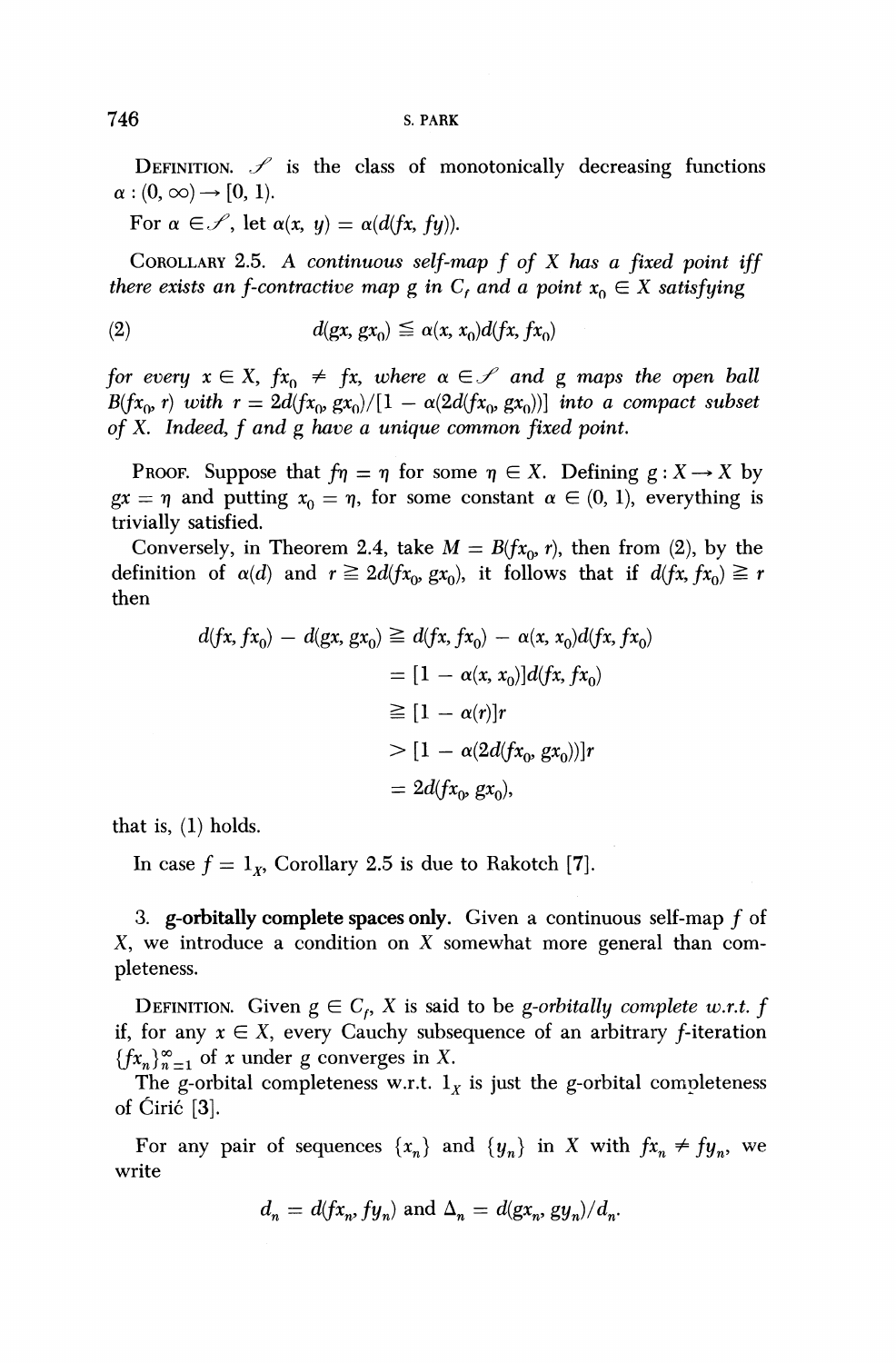We have the following theorem.

THEOREM 3.1. *Let f be a continuous self-map of X and g be an fcontractive map in*  $C_f$  *such that X is g-orbitally complete w.r.t. f. Let*  $x_0 \in X$  and  $\{fx_n\}^{\infty}_{n=1}$  be an f-iteration of  $x_0$  under g. Then  $\{fx_n\}$  con*verges to a point*  $\zeta \in X$  *and hence*  $f\zeta$  *is the unique common fixed point of f and g iff, for any two subsequences*  ${fx_h}$  and  ${fx_k}$  with  $fx_h \neq fx_k$ , we have that  $\Delta_n \rightarrow 1$  implies  $d_n \rightarrow 0$ .

**PROOF.** Suppose  $fx_n \to \zeta$  and let  $\{fx_{h_n}\}\$  and  $\{fx_{k_n}\}\$  be any two subsequences. Then  $d_n = d(f_{k_n}, f_{k_n}) \to 0$  and the condition is satisfied.

Conversely, assume the condition is satisfied for a given point  $x_0 \in X$ . Since *g* is *f*-contractive, if  $f_{x_{n+1}} = gx_n = fx_n$  for some *n*, then *f* and *g* already have a unique common tixed point by Lemma 2.1. Hence we may assume that  $d(fx_n, fx_{n+1}) = d(gx_{n-1}, gx_n) < d(fx_{n-1}, fx_n)$  for all n. Now  $d_n = d(fx_n, fx_{n+1})$  is a decreasing sequence of positive numbers and so approaches some  $\epsilon \ge 0$ . Assume  $\epsilon > 0$ . Then letting  $h_n = n$  and  $k_n = n + 1$ , we have  $d_n \to \epsilon > 0$  while  $\Delta_n \to 1$ . This leads to a contradiction. Hence  $d(fx_n, fx_{n+1}) \rightarrow 0$ . Now assume that  ${fx_n}$  is not Cauchy. Then there exists some  $\epsilon > 0$  such that every tail  $\{fx_n\}_{n \geq N}$  has diameter  $D_N = \sup_{n,m \geq N} d(fx_n, fx_m) > \epsilon$ . Given this  $\epsilon$ , we will construct a pair of subsequences violating the condition. For any  $n > 0$ , let  $N_n$ be so large that  $d(fx_m, fx_{m+1}) < 1/n$  for all  $m \ge N_n$ , as is possible since  $d(fx_m, fx_{m+1}) \rightarrow 0$ . Let  $h_n \geq N_n$  be the smallest integer such that for some  $k_n > h_n$ ,  $d(fx_{h_n}, fx_k) > \epsilon$ . Such pairs exist by the above diameter condition. Next choose  $k_n$  to be the smallest such integer  $> h_n$ . Then  $d(fx_{h_n}, fx_{k_n-1}) \leq \epsilon$  and  $\epsilon \leq d_n = d(fx_{h_n}, fx_k) < \epsilon + 1/n$ . Moreover, we have

$$
1 \geq \Delta_n = d(gx_{h_n}, gx_{k_n})/d_n \geq (d_n - 2/n)/d_n.
$$

So  $\Delta_n \rightarrow 1$  while  $d_n \rightarrow \epsilon > 0$ , again leading to a contradiction. So  $\{fx_n\}$ must be a Cauchy sequence and converges in  $X$  since  $X$  is g-orbitally complete w.r.t.  $f$ . Now by Theorem 2.2., our proof is complete.

The above proof is essentially that of Theorem 1.1 of Geraghty [5], which is a particular case  $f = 1_x$ . By thoroughly examining the proof, we also obtain the following extended form of Corollary 1.2 of [5].

COROLLARY 3.2. *Let f be a continuous self-map of X and g be an fcontractive map in*  $C_f$  *such that*  $X$  *is g-orbitally complete w.r.t. f. Let*  $x_0 \in X$  and  $\{fx_n\}_{n=1}^{\infty}$  be an f-iteration of  $x_0$  under g. Then  $\{fx_n\}$  con*verges to a point*  $\zeta \in X$ *, and hence*  $f\zeta$  *is the unique common fixed point of f and g iff, for any two subsequences*  $\{fx_{h_n}\}\$  *and*  $\{fx_{k_n}\}\$  *with*  $f_{x_h} \neq f_{x_k}$ , we have that  $\Delta_n \to 1$ , with  $d_n$  decreasing, implies  $d_n \to 0$ .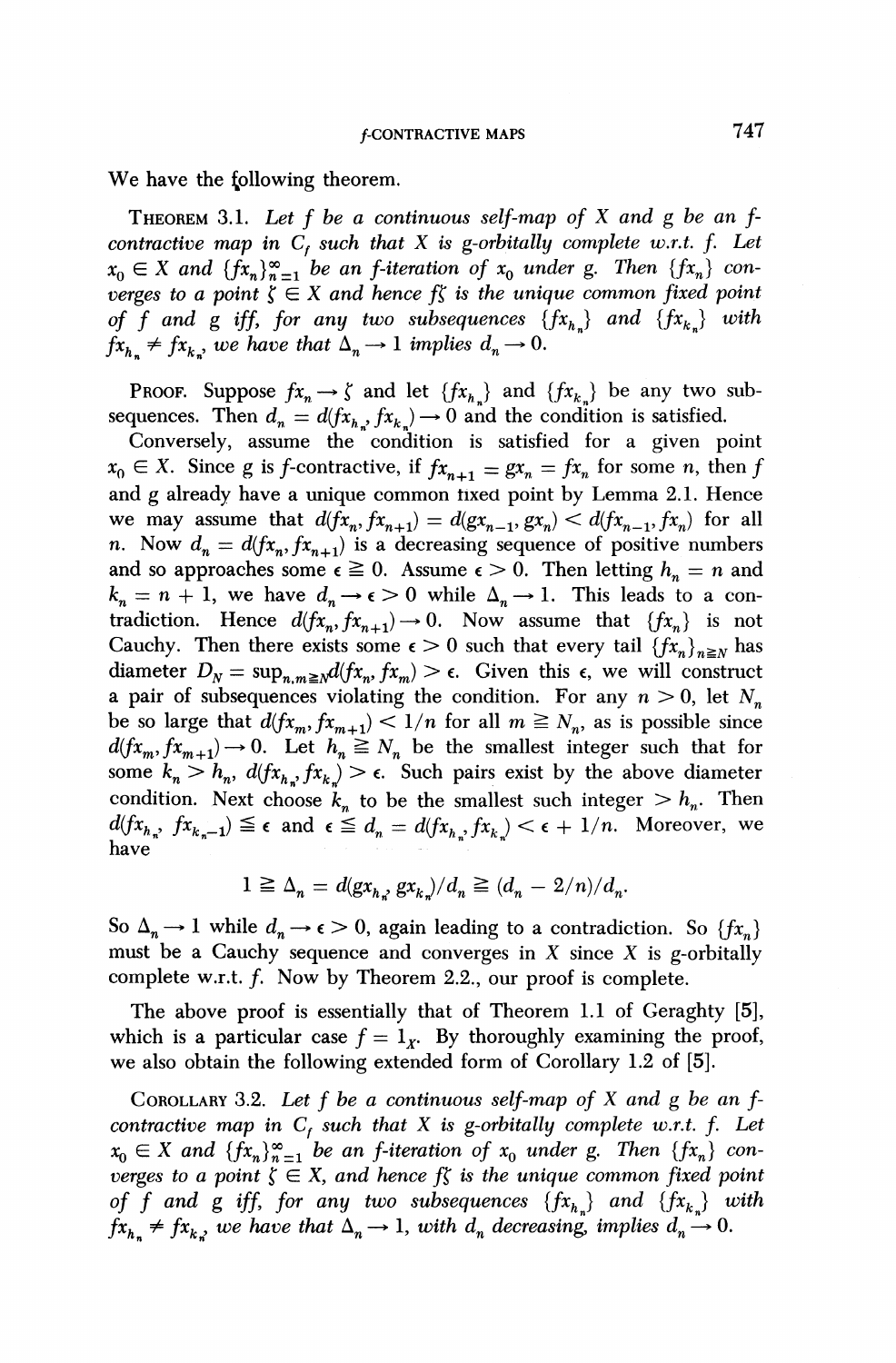According to Geraghty [5], we can convert this sequential condition to the more customary functional form.

DEFINITION.  $\mathcal T$  is the class of functions  $\alpha$  :  $(0,\infty) \rightarrow [0,1)$  such that (i)  $\alpha(t_n) \to 1$  implies  $t_n \to 0$ . [5]. As before,  $\alpha(x, y) = \alpha(d(fx, fy))$ when  $\alpha \in \mathcal{T}$ .

REMARK. Note that  $\mathscr{S} \subset \mathscr{T}$  and that we do not assume any continuity on  $\alpha$ . Using Corollary 3.2, we can replace (i) by

(ii)  $\alpha(t_n) \rightarrow 1$  with  $t_n$  decreasing implies  $t_n \rightarrow 0$  [5].

Note also that any continuous  $\alpha$  :  $(0, \infty) \rightarrow [0, 1)$  is contained in  $\mathcal T$ (cf. Corollary 3.8).

THEOREM 3.3. *Let f be a continuous self-map of X and g be an fcontractive map in*  $C_f$  *such that*  $X$  *is g-orbitally complete w.r.t. f. Let*  $x_0 \in X$  and  $\{fx_n\}^{\infty}_{n=1}$  be an f-iteration of  $x_0$  under g. Then  $\{fx_n\}$  con*verges to some*  $\zeta \in X$  *and hence*  $f\zeta$  *is the unique common fixed point of f* and g iff there exists an  $\alpha$  in  $\mathcal T$  such that for all n, m,  $fx_n \neq fx_m$ , we *have* 

$$
d(gx_n, gx_m) \leq \alpha(x_n, x_m) d(fx_n, fx_m).
$$

PROOF. It suffices to show that the existence of such an  $\alpha$  in  $\mathcal T$  is equivalent to the sequential condition of Theorem 3.1. Suppose such an *a* exists. Let  $\{fx_{h_n}\}\$  and  $\{fx_{k_n}\}\$  be subsequences with  $fx_{h_n}\neq fx_{k_n}$ . Assume that  $\Delta_n \rightarrow 1$ . Then it follows from the above inequality that  $\alpha(x_h, x_k) \to 1$ . But then since  $\alpha \in \mathcal{T}$ , we have  $d(fx_h, fx_k) \to 0$ .

Conversely, suppose that the sequential condition holds. Define  $\alpha$  :  $(0, \infty) \rightarrow [0, \infty)$  as follows:

$$
\alpha(t) = \sup \{ d(gx_n, gx_m)/d(fx_n, fx_m) | d(fx_n, fx_m) \geq t \}
$$

if  $d(fx_n, fx_m) \geq t$  holds for some m, n; and  $\alpha(t) = 0$  otherwise. Since g is *f*-contractive, the quotients are all  $\lt 1$  and so  $\alpha$  is defined for all  $t > 0$ and  $\alpha \leq 1$ . Now assume that  $\alpha(t_n) \to 1$  for  $t_n \in (0, \infty)$ . We may further assume without loss of generality that  $1 - 1/n < d_t$ <sub>n</sub>)  $\leq 1$ . Now we have to show  $t_n \to 0$ . By the definition of  $\alpha(t_n)$ , for each  $n > 0$ , there is a pair  $f x_{h_n}$ ,  $f x_{k_n}$  in  $\{f x_n\}$  with

$$
d(fx_{h_n}, fx_n) \geqq t_n \text{ and}
$$
  
 
$$
1 - 1/n < d(gx_{h_n}, gx_{h_n})/d(fx_{h_n}, fx_h) \leqq \alpha(t_n).
$$

So  $\Delta_n \rightarrow 1$ . But then by the sequential condition of Theorem 3.1,  $d(fx_{h_n}, fx_k) \to 0$ . So  $t_n \to 0$ . This completes our proof.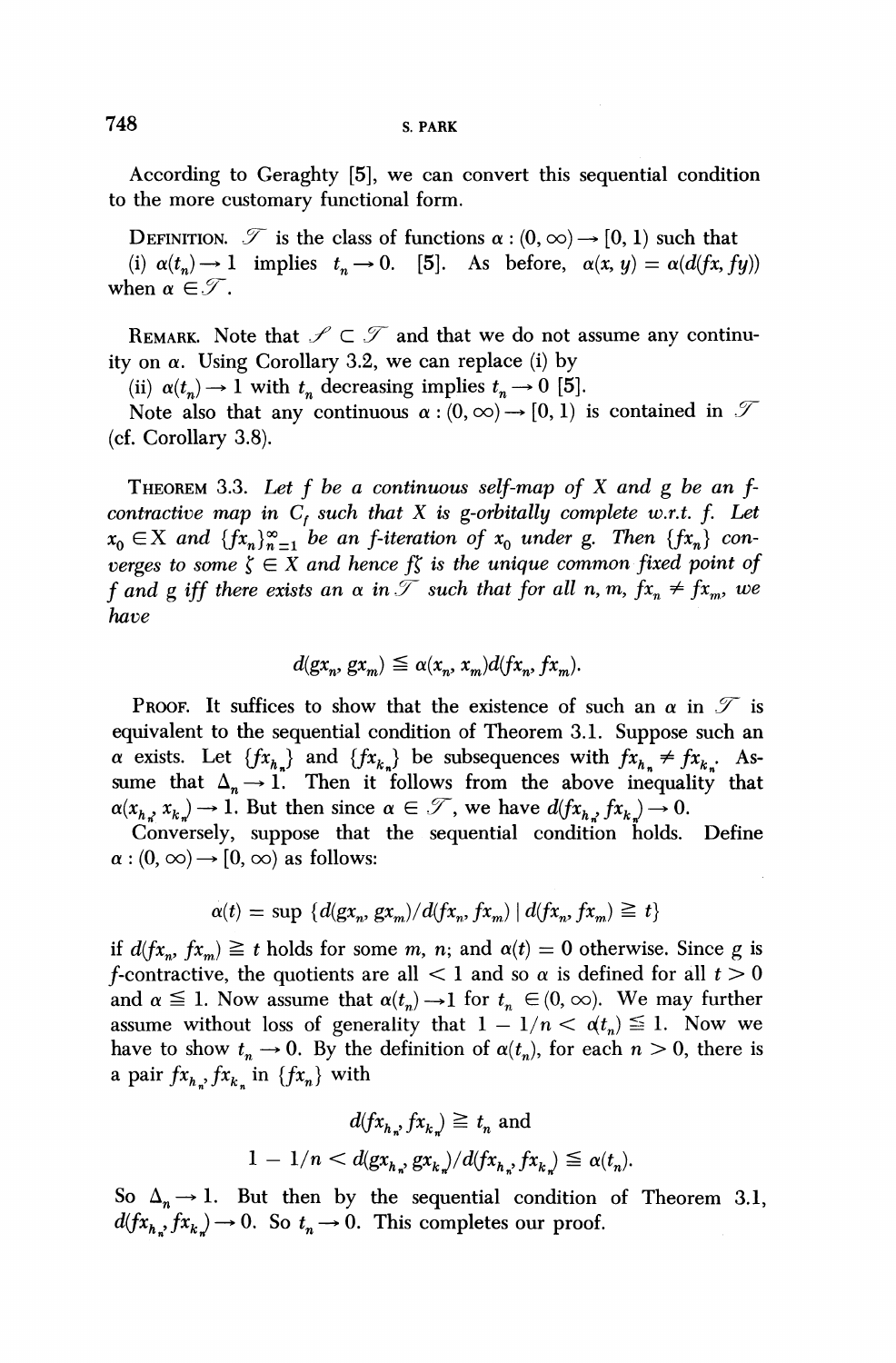In case  $f = 1_x$ , Theorem 3.3 is reduced to Theorem 1.3 of Geraghty [5].

As consequences of Theorem 3.3 we obtain fixed point theorems.

THEOREM 3.4. A *continuous self-map f of a metric space X has a*  fixed point iff there exists an f-contractive map g in  $C_f$  such that X is g*orbitally complete w.r.t.* f, and there exists a subset  $M \subset X$  and a point  $x_0 \in M$  satisfying the following:

(1)  $d(fx, fx_0) - d(gx, gx_0) \geq 2d(fx_0, gx_0)$  for every  $x \in X - M$ ,

(2)  $d(gx, gy) \leq \alpha(x, y)d(fx, fy)$  for every  $x, y \in M$ ,  $fx \neq fy$ , where  $\alpha \in \mathcal{F}$ . Indeed, f and g have a unique common fixed point.

PROOF. For the necessity, we just follow the proof of Theorem 2.4 for any constant  $\alpha \in [0, 1)$ . Conversely, if we take an f-iteration  ${f_n}^*_{n=1}^{\infty}$  of  $x_0$  under g, then we can show that  $x_n \in M$  for all n, as in the proof of Theorem 2.4. Then the condition of Theorem 3.3 is satisfied.

If  $x_0 \notin M$  in Theorem 3.4, then the existence of a common fixed point of f and g follows immediately by putting  $x = x_0$  in (1).

In case  $f = 1_x$ , the above theorem includes Theorem 2 of Rakotch [7]. Note that our proof is simpler.

THEOREM 3.5. A *continuous self-map f of a metric space X has a fixed point iff there exists an f-contractive map g in*  $C_f$  *and a function*  $\alpha$  *in <i>y* such that X is g-orbitally complete w.r.t. f, and

$$
d(gx, gy) \leq \alpha(x, y) d(fx, fy)
$$

*for all x, y*  $\in$  *X, fx*  $\neq$  *fy. Indeed* 

(1) *f* and g have a unique common fixed point  $\eta \in X$ , and

(2) for any  $x_0 \in X$  and any of its f-iterations  $\{f x_n\}_{n=1}^{\infty}$  under g, we *have*  $\lim_{n} gfx_n = \eta$ .

PROOF. The necessity is clear. For the converse we can apply Theorem 3.3 to any point  $x_0 \in X$ .

In case  $f = 1<sub>x</sub>$ , for complete X, Theorem 3.5 is due to Geraghty [5]. From Lemma 2.1 and Theorem 3.5, we have

COROLLARY 3.6. A *continuous self-map f of X has a fixed point iff*   $t$ here exists an  $f$ -contractive map  $g$  in  $C_f$  and a  $f$ unction  $\alpha$  in  $\mathscr T$  such *that, for some integer*  $N > 0$ ,  $X$  *is g*<sup>*N*</sup>-orbitally complete and

$$
d(g^Nx, g^Ny) \leq \alpha(x, y)d(fx, fy)
$$

*for all x, y*  $\in$  *X, fx*  $\neq$  *fy. Indeed, f and g have a unique common fixed point.*